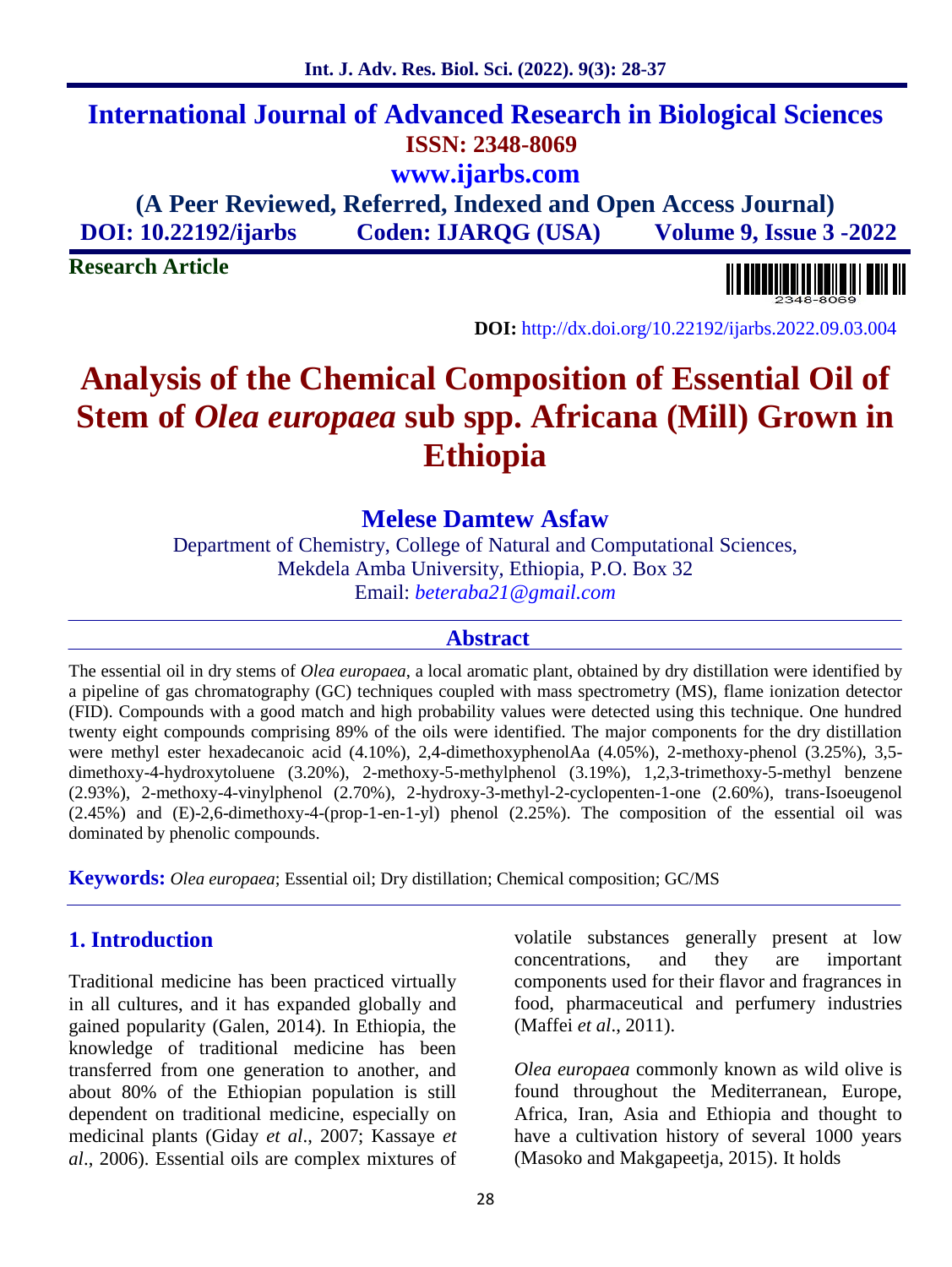historic importance in the context of religion, and it is quoted in the Christian and Hebrew Bibles and the Koran (Masoko and Makgapeetja, 2015; Muthee *et al*., 2011).The olive shrub is rarely consumed as a natural fruit due to its bitter taste but used as oil or table olive and its wild as well as cultivated forms are considered as a significant botanical research subject (Masoko and Makgapeetja, 2015). The therapeutic utilities of *O. europaea* have been indicated in traditional medicine. It has been known to reduce blood sugar, cholesterol, and uric acid. It has also been used to treat diabetes, hypertension, inflammation, diarrhea, respiratory and urinary tract infections, stomach and intestinal diseases, asthma, hemorrhoids, rheumatism, laxative, mouth cleanser, and as a vasodilator. Many phenolic compounds, especially secoiridoids and iridoids (Berdini *et al*., 2007), and their pharmacological activities have been the focus of attraction for scientists in the last decade (Ryan *et al*., 1988, Ghisalberti *et al*., 1998).However, the essential oil of *Olea europaea* grown in Ethiopia has not been investigated before. Therefore, the aim of this study is to determine the chemical composition of the essential oil of *Olea europaea* growing in Ethiopia by GC/MS analyses, and to make the comparison with the literature.

### **2. Experimental**

#### **2.1Description of the study area**

Woreilu is one of the 24 administrative districts in South Wollo Zone of Amhara Region, Ethiopia. It is located at  $36^{\circ}$  26' 0" –  $39^{\circ}$  43' 0" E longitude and  $10^{\circ}$  34' 0" –  $10^{\circ}$  60' 0" N latitude and 492km far from Addis Ababa, Ethiopia, 571km from Bahir Dar, capital city of Amhara Region, as well as 91km from Dessie, West of Zonal town. As of 2007 Ethiopia census, Woreilu town had a Population of 14,817 and 71013-hectare total area. According to the Agricultural and Rural Development office of the Woreda, agro ecologically, the woreda is classified as "*Dega*" which accounts 82% while the remaining 18% is "*Woina Dega*". From the total number of 23 kebeles administrations 20 are rural. In the Woreda, most Kebeles produce crops in "Meher"

season, six kebeles in both seasons and only one kebele in "Belg" seasons. The agro-climatic conditions of the Woreda ranged from moderate to high, with an average altitude of 2730m above sea level. Annual rainfall ranges from 766.2 to 1250mm. which is usually inadequate (short in duration), poorly distributed and highly variable in inter and intra seasons.

### **2.2 Plant material**

The dried olive stems were randomly collected from the local market of Woreillu town, South Wollo district, Ethiopia, in May 2018. The authenticity of the plant material was done in the Department of Biology and Biodiversity Management, Wollo University. The extraction of the Essential oil was employed by a traditional method (dry distillation) which is not previously been published.



Figure 1**.**Dry pieces of *Olea europaea* stem (the author)

#### **2.3 Isolation and characterization**

The dry stems of *Olea europaera* were trimmed (cut) into small pieces ( 20cm long), weighed and washed under tape water to remove any foreign materials and dried on laboratory benches in a well-ventilated room before extraction of the EO. About 2.0 kg of the small pieces were loaded into the clay jar, then after, the jar was inverted on a stewpot (cooking pot) and hooked it up well (tightly secured) with mud in order notto release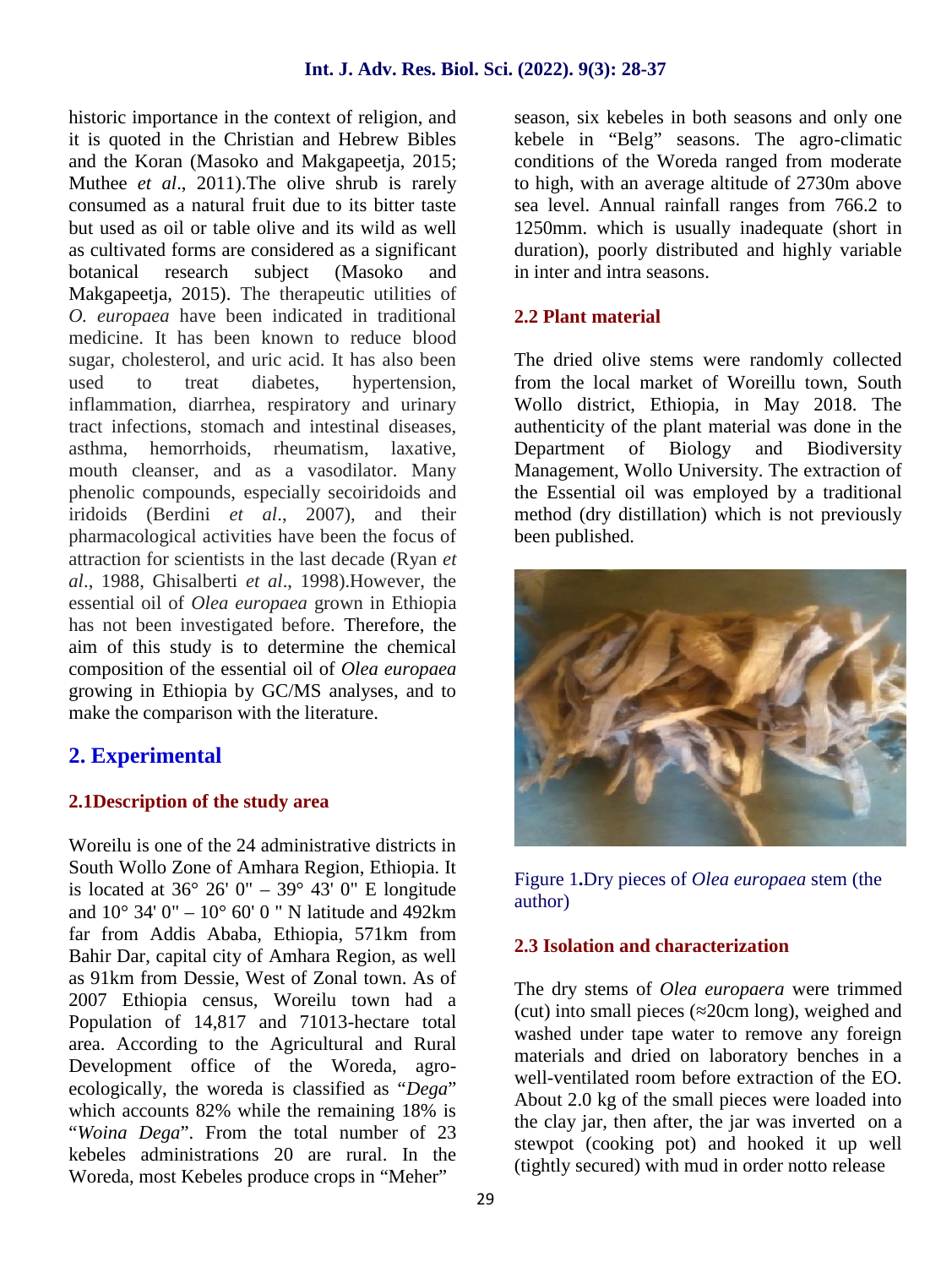any vapor out of it (outside). Finally, the packed jar was buried in a pit that has 50 cm by 50 cm size and lighted fire above it. The collection of the EO started after a heating time of about 30 min and continued for 1 hr until the clay jar becomes red hot. The hot jar was cooled for 10 min as it was in the pit and the volatile EO collected because of evaporation in the stew pot was isolated from dust charcoal by decantation and stored into 250 mL air tight glass vials. Lastly, the EO was put in a deep freeze until required for chemical analysis and bioassays.

The analysis of the stem EO of *Olea ertupaea* were performed on a Shimadzu GC-2010 gas chromatograph with flame ionization detector (FID), fitted with a 25 m x 0.25 mm x 0.25 µm CBP5 capillary column, using helium as the carrier gas. the oven temperature was programmed from 60 ºC (after 10 min) to 230 ºC at 3º C/min and the end temperature was held for 10min. the GC/MS analysis of the stem EO of *Olea ertupaea* were carried out on an Agilent5975N gas chromatograph-mass spectrometer with a 30 m x 0.25 mm x 0.25  $\mu$ m film thickness HP5MS capillary column, using helium as a carrier gas. the oven temperature program was the same used in the gas chromatography (GC) analysis.

The chemical constituents of the Essential oils were recognized by comparing their MS with the reference spectra in the mass spectrometry data center of the National Institute of Standards and technology (NISt) and by comparing their retention indices and Kovats indices in the literature. The quantitative data were obtained electronically from area percentages and integrated peaks without the use of correction factor (Lang and Buchbauer, 2011).

### **3. Results and Discussion**

It was observed thatthe yield of from the local oil of *Olea europaea* was 315.5mL obtained from 6kg of plant materials from three distillation batches giving a yield of  $5.19 \pm 0.05$  (% v/w) (table 1). The standard deviation of the three extraction batches yield  $(\% \text{ v/w})$  was found to be 0.05 which is equivalent to 0.96% of relative standard deviation (% RSD). The % of RSD was used as an indicator of the precision of the dry distillation process. The % of RSD for this study, which is less than 2%, showed the dry distillation process was more precise with minimal wastages (Caburian and Osi, 2006). Moreover, the method of distillation used in this study gave good results in comparable to the other distillation techniques in isolating higher molecular terpenes such as diterpenes and triterpenes which contradicts the study of Birhanu (2012), who argued thatditerpenes and higher terpenes cannot be detected by stem distillation method as these molecules are too heavy to allow for evaporation, so they are rarely found in distilled Essential oils.

| Batch No. | Weight of plant<br>material(kg)<br>2.0<br>2.0 | Volume of                        | Percentage |  |
|-----------|-----------------------------------------------|----------------------------------|------------|--|
|           |                                               | yield(v/w)<br>Essential oil (mL) |            |  |
|           |                                               | 105                              | 5.25       |  |
|           |                                               | 103                              | 5.15       |  |
|           | 2.0                                           | 103.5                            | 5.18       |  |
|           |                                               | Mean $\pm$ SD =5.19 $\pm$ 0.05   |            |  |

#### Table 1. Percentage yield (% v/w) of *Olea europaea* EO

One hundred twenty eight compounds comprising 89.4%ofthe essential oil were identified by GC and GC/MS. Its main compounds were as methyl ester hexadecanoic acid, 2,4-dimethoxyphenol, 2-methoxy-phenol, 3,5-dimethoxy-4-hydroxytoluene, 2-methoxy-5methylphenol, 1,2,3-trimethoxy-5-methyl benzene, 2-methoxy-4-vinylphenol, 2-hydroxy-3 methyl-2-cyclopenten-1-one, trans-Isoeugenol and (E)-2,6-dimethoxy-4-(prop-1-en-1-yl) phenol, respectively ( Figure 2, table 2).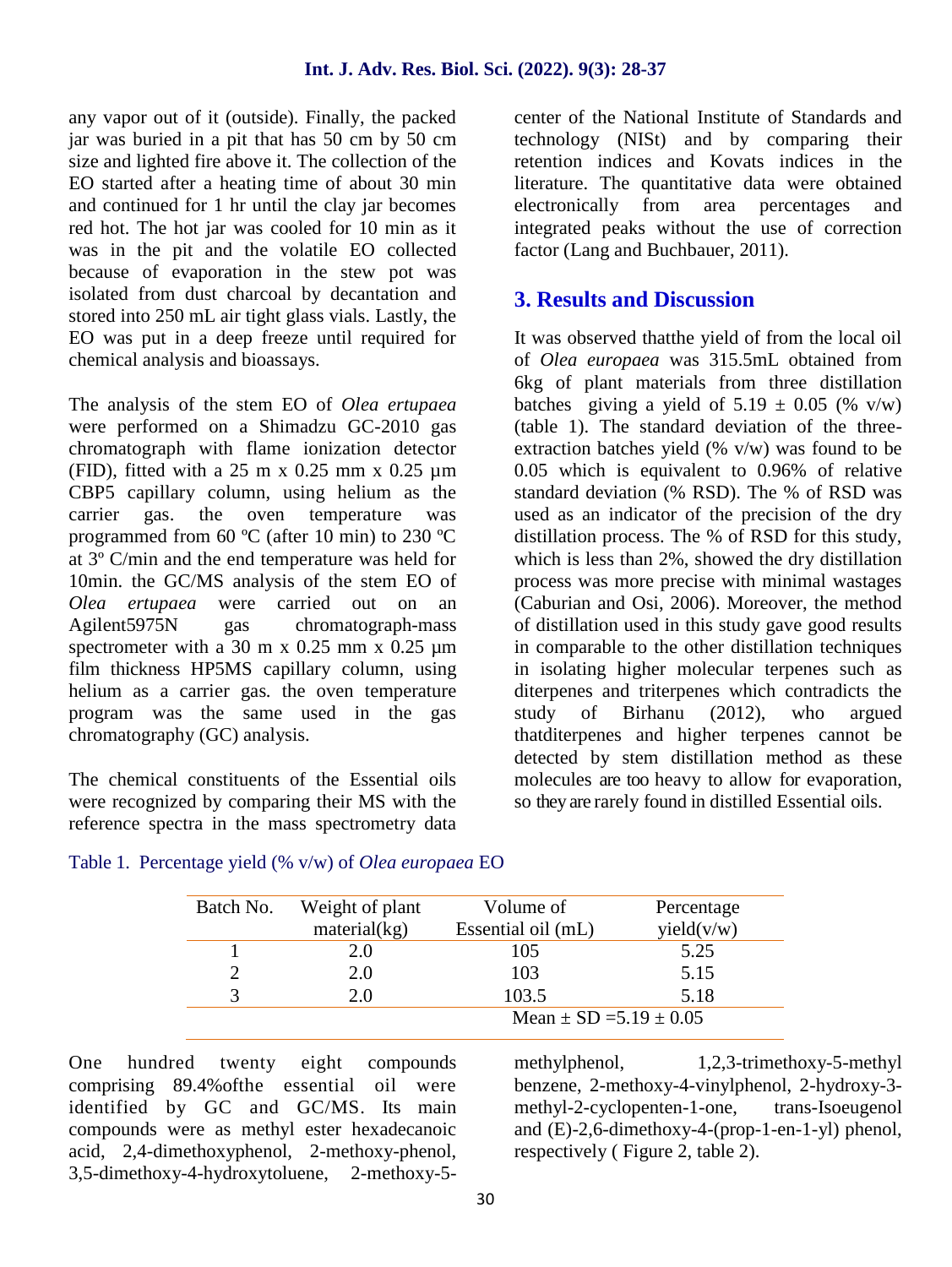To my knowledge, this is the first report on the composition of the essential oil from Ethiopian *Olea europaea*. Phenolic compounds (35.49%),

non-terpenes (29.23%), terpenes (20.90%) and  $miscellaneous compounds (6.37%)$ dominated the composition of the oil.

#### Table 2**.**Theten major compounds of the EO of the stem of *Olea europaea*

| No             | Name of compounds                        | Chemical          | Retention | Peaks        | Area | Class      |
|----------------|------------------------------------------|-------------------|-----------|--------------|------|------------|
|                |                                          | formula           | time      |              | (% ) |            |
|                | 2-hydroxy-3-methyl-2-cyclopen-1-one      | $C_6H_8O_2$       | 8.62      | a            | 2.60 | Ketone     |
| $\overline{2}$ | 2-methoxy phenol                         | $C_7H_8O_2$       | 9.35      | b            | 3.25 | Phenol     |
| 3              | 2-methoxy-5-methylphenol                 | $C_8H_{10}O_2$    | 10.85     | $\mathbf{c}$ | 3.19 | Phenol     |
| $\overline{4}$ | 2-methoxy-4-vinylphenol                  | $C_9H_{10}O_2$    | 12.76     | d            | 2.70 | Phenol     |
| 5              | 2,4-dimethoxyphenol                      | $C_8H_{10}O_3$    | 13.50     | e            | 4.05 | Phenol     |
| 6              | trans-isoeugenol                         | $C_{10}H_{12}O_2$ | 14.48     | f            | 2.45 | Phenol     |
| 7              | 3,5-dimethoxy-4-hydroxytolune            | $C_9H_{12}O_3$    | 14.65     | g            | 3.20 | Phenol     |
| 8              | 1,2,3- trimethoxy5-methyl benzene        | $C_{10}H_{14}O_3$ | 15.54     | h            | 2.93 | Benzene    |
| 9              | $(e)-2, 6$ -dimethoxy-4-(prop-1-en-1-yl) | $C_{11}H_{14}O_3$ | 17.02     | 1            | 2.25 | Phenol     |
|                | phenol                                   |                   |           |              |      |            |
| 10             | Methyl ester hexadecanoic acid           | $C_{17}H_{24}O_2$ | 18.45     |              | 4.10 | Fatty acid |



#### Figure 2.The representative ion chromatogram of the major compositions of the stem essential oil of *Olea europaea*

The essential oil of *Olea europaea* contains compounds of interesting biological properties. Some authors stated that phenolic compounds and their analogs have strong antibacterial, antifungal, antiviral, anti-mutagenic, anti-inflammatory and

.

antioxidant activities (Shahidi *et al*.; 1999, Silici *et al*., 2007). This could well explain the importance of the *Olea europaea* in the traditional Ethiopian pharmacopeia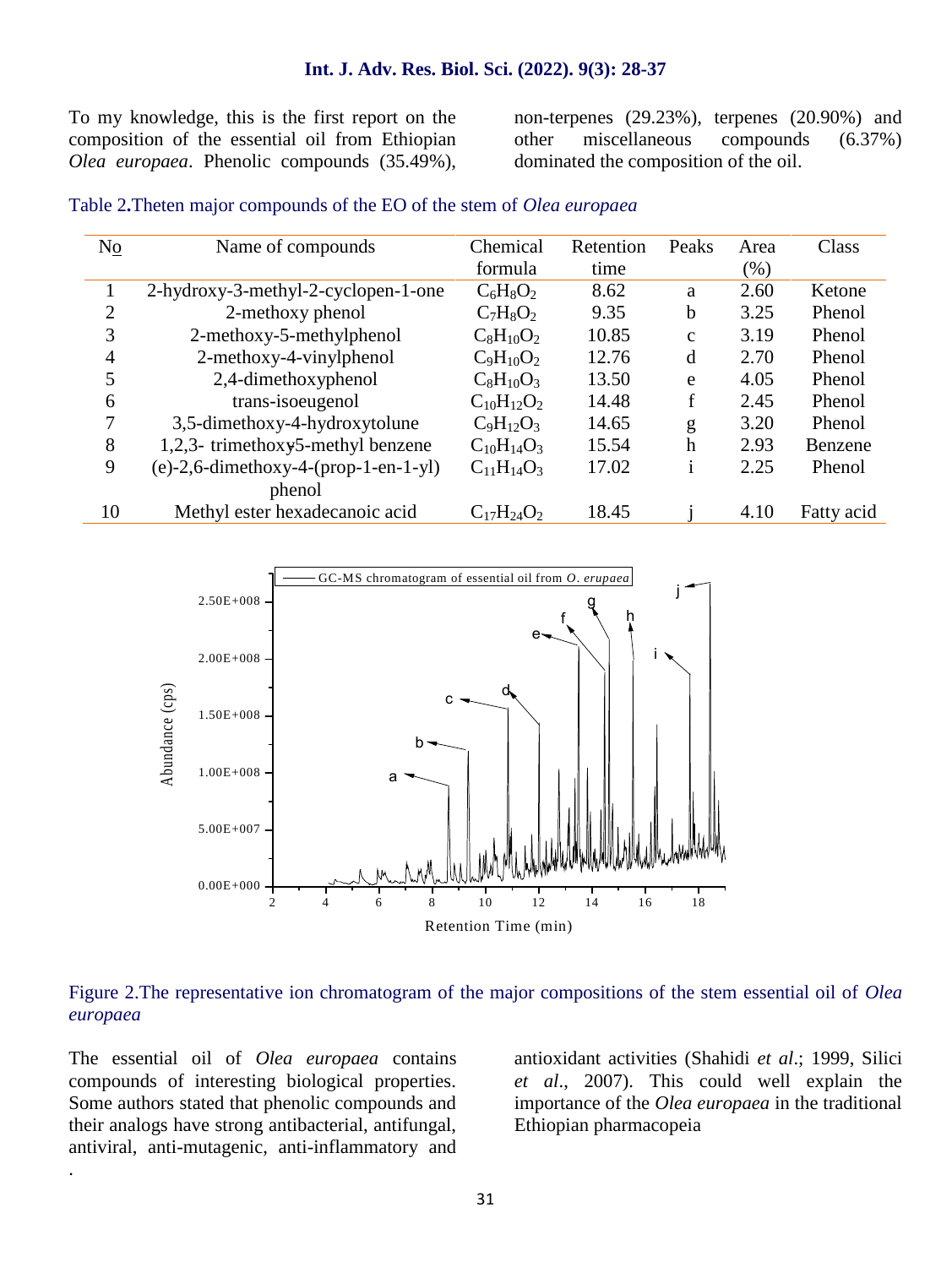This investigation is different to those found in 9- methylenebicyclo<sup>[4.4.0]</sup>dee1-ene. some oils from Algeria (from leaves) (Lograda et al., 2015) (Palmetic acid, Z-nerolidol, Octacosane), Tunisia (from fruits and stem) (Marzouk et al., 2010), (3-ethylpyridine, (E)-2 decanal, 2-ethylbenzaldehyde and Nonanal, (E, E)-2, 4-decenal, Benzyl alcohol respectively) and South Africa (from leaves) (Iweriebor et al., 2012) (Nonanal, Phytol, 2-isopropyl-5-methyl-

 $(2022)$ ,  $9(3)$ :  $28-37$ <br>9- methylenebicyclo $[4.4.0]$ dec1-ene. this variation in compositions and yield of the EO could be due to factors such as plant age, plant part, development stage, growing place, harvesting period, method of extraction and principally by chemo-type since they influence the plant biosynthetic pathways and consequently the relative proportion of the main characteristic compounds (Viuda-Martos *et al*. 2011).

Table 3. Chemical components of the stem oil of *Olea europaea*

| PK             | Name of compounds                                     | Rt     | Area $(\% )$ |
|----------------|-------------------------------------------------------|--------|--------------|
| $\mathbf{1}$   | ethanedioic acid, bis(1-methylpropyl) ester           | 4.3603 | 0.3862       |
| $\overline{2}$ | Silver butanoate                                      | 4.9696 | 0.0485       |
| 3              | 3-Piperidinol, 1,4-dimethyl-, trans-                  | 5.0419 | 0.1902       |
| $\overline{4}$ | Pyrazole, 1,4-dimethyl-                               | 5.2979 | 0.7987       |
| 5              | 2-Furanmethanol                                       | 5.9539 | 0.4980       |
| 6              | 1,6:2,3-Dianhydro-4-O-acetyl-.beta.-d-mannopyranose   | 6.1198 | 0.3169       |
| 7              | 2,4-Pentanedione, 3-methyl-                           | 6.234  | 0.6179       |
| 8              | D-Limonene                                            | 6.6053 | 0.2173       |
| 9              | 1,3-Cyclopentanedione                                 | 7.0359 | 0.3313       |
| 10             | [1,3,4]thiadiazol, 2-amino-5-(2-piperidin-1-ylethyl)- | 7.0809 | 0.6856       |
| 11             | 2,5-Hexanedione                                       | 7.2579 | 0.0920       |
| 12             | 2-Furancarboxaldehyde, 5-methyl-                      | 7.4851 | 0.2218       |
| 13             | Piperidine-4-carbonitrile                             | 7.5745 | 0.5887       |
| 14             | 2-Cyclopenten-1-one, 3-methyl-                        | 7.7484 | 0.1425       |
| 15             | tetrahydro[2,2']bifuranyl-5-one                       | 7.8526 | 0.6810       |
| 16             | 2(5H)-Furanone                                        | 7.9479 | 0.7259       |
| 17             | 2(5H)-Furanone, 5-methyl-                             | 8.169  | 0.1052       |
| 18             | 2H-Pyran, 3,4-dihydro-2-methoxy-                      | 8.2595 | 0.1147       |
| 19             | 2-Cyclopenten-1-one, 2-hydroxy-3-methyl-              | 8.6178 | 2.5996       |
| 20             | 2-Furanone, 2,5-dihydro-3,5-dimethyl                  | 8.8347 | 0.5642       |
| 21             | Phenol                                                | 9.0642 | 0.4353       |
| 22             | Phenol, 2-methoxy-                                    | 9.3519 | 3.2458       |
| 23             | Methyl ethyl cyclopentene                             | 9.5105 | 0.1684       |
| 24             | Cyclohexane, (1-methylethylidene)-                    | 9.6202 | 0.0984       |
| 25             | Phenol, 2-methyl-                                     | 9.7876 | 0.4697       |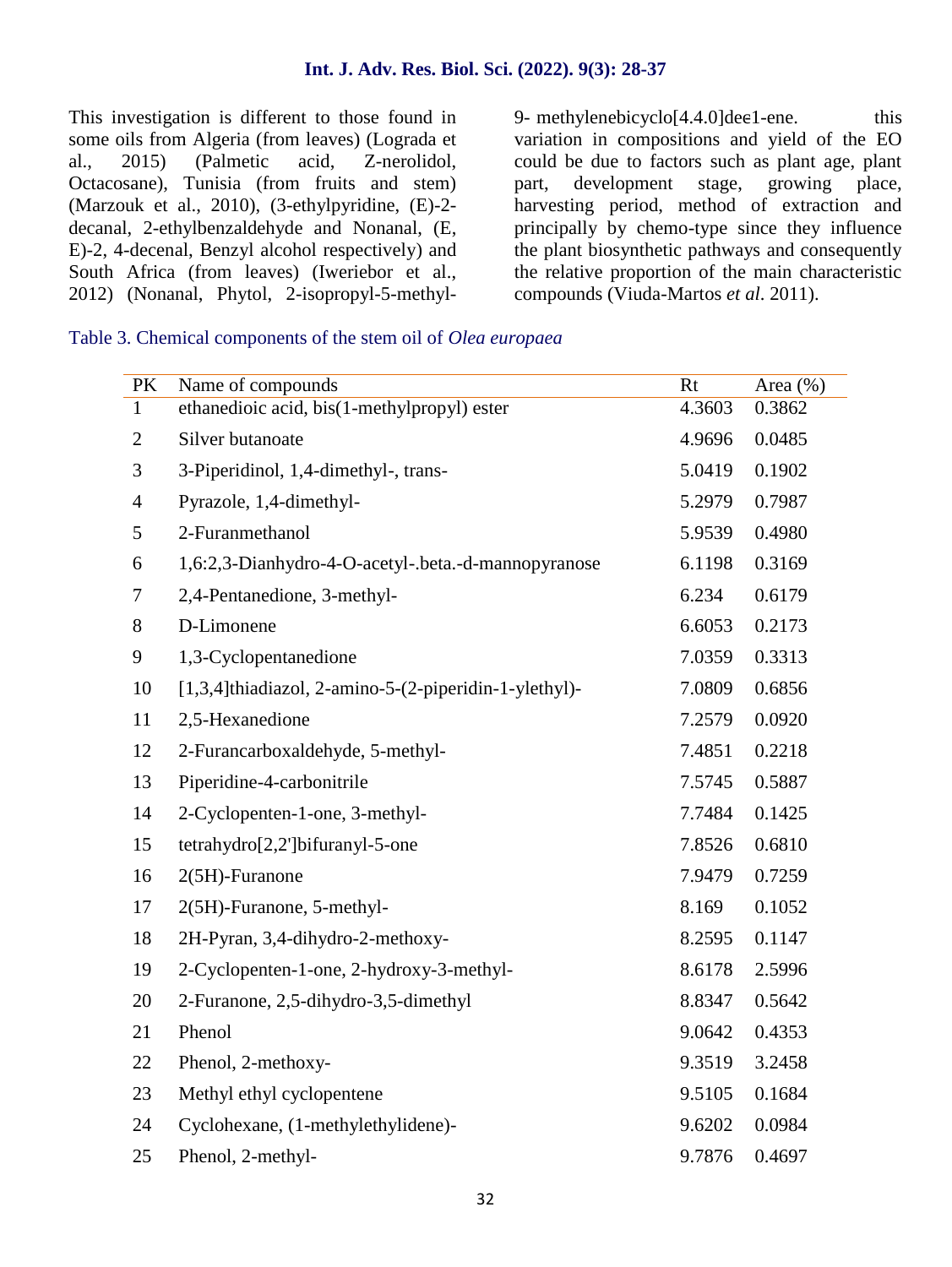| 26 | Cyclohexene, $1$ -methyl-4- $(1$ -methylethyl)-, $(R)$ -                  | 9.873  | 0.0718 |
|----|---------------------------------------------------------------------------|--------|--------|
| 27 | 2-Cyclopenten-1-one, 3-ethyl-2-hydroxy-                                   | 9.9341 | 0.4840 |
| 28 | Maltol                                                                    | 10.016 | 0.7629 |
| 29 | Naphthalene                                                               | 10.205 | 0.5577 |
| 30 | Phenol, 3-methyl-                                                         | 10.326 | 0.9758 |
| 31 | Phenol, 2-methoxy-3-methyl-                                               | 10.381 | 0.3767 |
| 32 | Oxirane, 3-hydroxypropyl-                                                 | 10.424 | 0.6297 |
| 33 | Glycoluril                                                                | 10.715 | 0.7149 |
| 34 | 2-Methoxy-5-methylphenol                                                  | 10.851 | 3.1932 |
| 35 | 2H-Azepin-2-one, hexahydro-1-methyl-                                      | 10.931 | 0.5768 |
| 36 | Phenol, 2,4-dimethyl-                                                     | 10.972 | 0.8009 |
| 37 | 3,4-Dimethoxytoluene                                                      | 11.157 | 0.4976 |
| 38 | Phenol, 2,4,6-trimethyl-                                                  | 11.262 | 0.1204 |
| 39 | ethanone, 1-cyclohexyl-                                                   | 11.298 | 0.0839 |
| 40 | Phenol, 2-ethyl-                                                          | 11.491 | 0.5437 |
| 41 | Phenol, 4-ethyl-                                                          | 11.55  | 0.4447 |
| 42 | Benzene, 1-(2-butenyl)-2,3-dimethyl-                                      | 11.664 | 0.1810 |
| 43 | 4-Hydroxy-2,4,5-trimethyl-2,5-cyclohexadien-1-one                         | 11.741 | 0.7174 |
| 44 | 2(3H)-Furanone, 5-acetyldihydro-                                          | 11.816 | 0.2873 |
| 45 | Phenol, 2,4-dimethyl-                                                     | 11.896 | 0.1728 |
| 46 | 2-Pyridinealdoxime                                                        | 12.016 | 2.2458 |
| 47 | 2,4,6-Cycloheptatrien-1-one, 2-amino-                                     | 12.163 | 0.5262 |
| 48 | Acetic acid, 1-methyl-3-(1,3,3-trimethyl-bicyclo[4.1.0]hept-2-<br>$y$ ])- | 12.282 | 0.5426 |
| 49 | Naphthalene, 1, 2, 3, 4, 4a, 5, 6, 8a - octahydro-4a, 8-dimethyl-2-(1-    | 12.353 | 0.1334 |
| 50 | 4-Hydroxy-3-methylbenzoic acid, methyl ester                              | 12.402 | 0.2437 |
| 51 | 1,4:3,6-Dianhydro-.alpha.-d-glucopyranose                                 | 12.488 | 0.7493 |
| 52 | Cyclopentane, 2-methyl-1-methylene-3-(1-methylethenyl)-                   | 12.57  | 0.2661 |
| 53 | 2,4-Dimethylanisole                                                       | 12.638 | 0.3567 |
| 54 | 2-Methoxy-4-vinylphenol                                                   | 12.763 | 2.6978 |
| 55 | Pentadecane                                                               | 12.9   | 0.5852 |
| 56 | 4-ethylbenzoic acid, 2-(1-adamantyl)ethyl ester                           | 12.994 | 0.2205 |
| 57 | ethyl Vanillin                                                            | 13.142 | 1.7299 |
| 58 | Naphthalene, 2,6-dimethyl-                                                | 13.204 | 0.2171 |
| 59 | Spirohexane-5-carboxylic acid, 1,1,2,2-tetramethyl-, methyl<br>ester      | 13.25  | 0.1113 |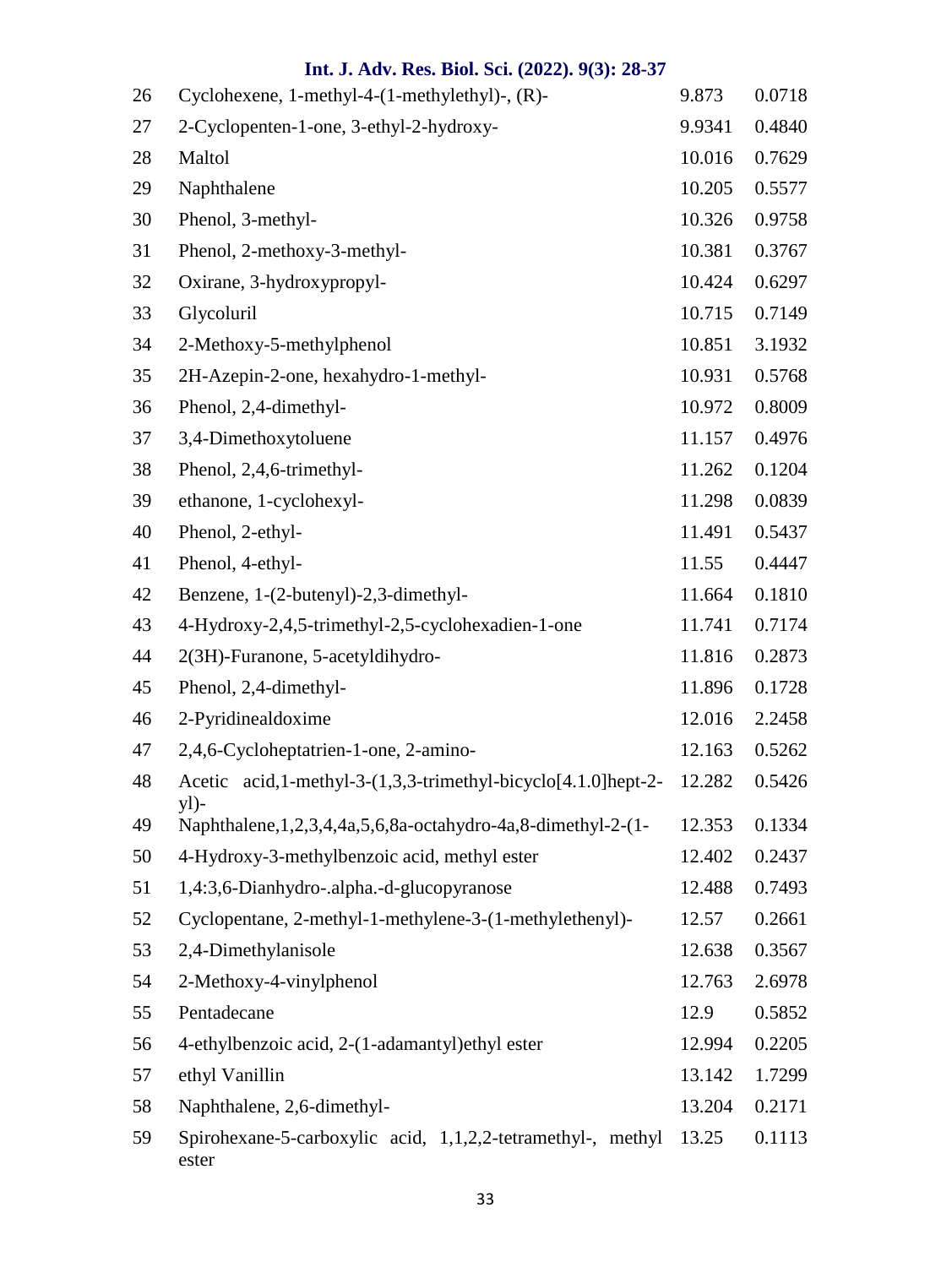| 60 | 5-Hydroxymethylfurfural                              | 13.304 | 0.4006 |
|----|------------------------------------------------------|--------|--------|
| 61 | Catechol                                             | 13.361 | 1.2459 |
| 62 | Naphthalene, 2,6-dimethyl-                           | 13.419 | 0.3924 |
| 63 | 2,4-Dimethoxyphenol                                  | 13.503 | 4.0507 |
| 64 | Benzene, 1,2,3-trimethoxy-5-methyl-                  | 13.562 | 0.2827 |
| 65 | ethanone, 1-(2,5-dimethoxyphenyl)-                   | 13.642 | 0.3037 |
| 66 | Aromandendrene                                       | 13.714 | 0.3760 |
| 67 | Naphthalene, 1,2,3,4-tetrahydro-2,2,5,7-tetramethyl- | 13.761 | 0.1581 |
| 68 | 1,2-Benzenediol, 4-methyl-                           | 13.831 | 1.6478 |
| 69 | Phenol, 3,4-dimethoxy-                               | 13.941 | 0.9395 |
| 70 | 2(3H)-Furanone, 3-acetyldihydro-3-methyl-            | 14.062 | 0.3197 |
| 71 | 1,4-Benzenediol, 2,5-dimethyl-                       | 14.109 | 0.3584 |
| 72 | 1,7-Octadien-3-one, 2-methyl-6-methylene-            | 14.181 | 0.2387 |
| 73 | 1,2-Benzenediol, 3-methyl-                           | 14.339 | 1.1046 |
| 74 | Citral                                               | 14.405 | 0.3183 |
| 75 | trans-Isoeugenol                                     | 14.477 | 2.4466 |
| 76 | Methyleugenol                                        | 14.553 | 0.1495 |
| 77 | 3,5-Dimethoxy-4-hydroxytoluene                       | 14.649 | 3.2041 |
| 78 | Benzaldehyde, 3-hydroxy-4-methoxy-                   | 14.774 | 1.4052 |
| 79 | m-ethylaminophenol                                   | 14.927 | 0.1873 |
| 80 | ethanone, $1-(2,3,4-trihydroxyphenyl)$ -             | 14.98  | 0.5293 |
| 81 | Benzene, 1-methyl-4-(methylsulfonyl)-                | 15.065 | 0.1777 |
| 82 | 1,3-Benzenediol, 4,5-dimethyl-                       | 15.223 | 0.7862 |
| 83 | Naphthalene, 1,4,6-trimethyl-                        | 15.27  | 0.5307 |
| 84 | 3-Acetyl-2,5-dimethyl furan                          | 15.414 | 0.4634 |
| 85 | Benzene, 1,2,3-trimethoxy-5-methyl-                  | 15.545 | 2.9307 |
| 86 | Benzoic acid, 4-hydroxy-3-methoxy-, methyl ester     | 15.693 | 0.4183 |
| 87 | ethanone, 1-[4-(methylthio)phenyl]-                  | 15.758 | 0.6582 |
| 88 | 5-Sec-butylpyrogallol                                | 15.975 | 0.3256 |
| 89 | Benzeneethanol, 4-hydroxy-                           | 16.049 | 0.2884 |
| 90 | Cyclohexanone, 2,5-dimethyl-2-(1-methylethenyl)-     | 16.119 | 0.0865 |
| 91 | 3-tert-Butyl-4-hydroxyanisole                        | 16.217 | 0.6369 |
| 92 | 2-Propanone, 1-(4-hydroxy-3-methoxyphenyl)-          | 16.36  | 1.0852 |
| 93 | 5,7-Dimethyl-1,3-diazaadamantan-6-one Hydrazone      | 16.443 | 1.9776 |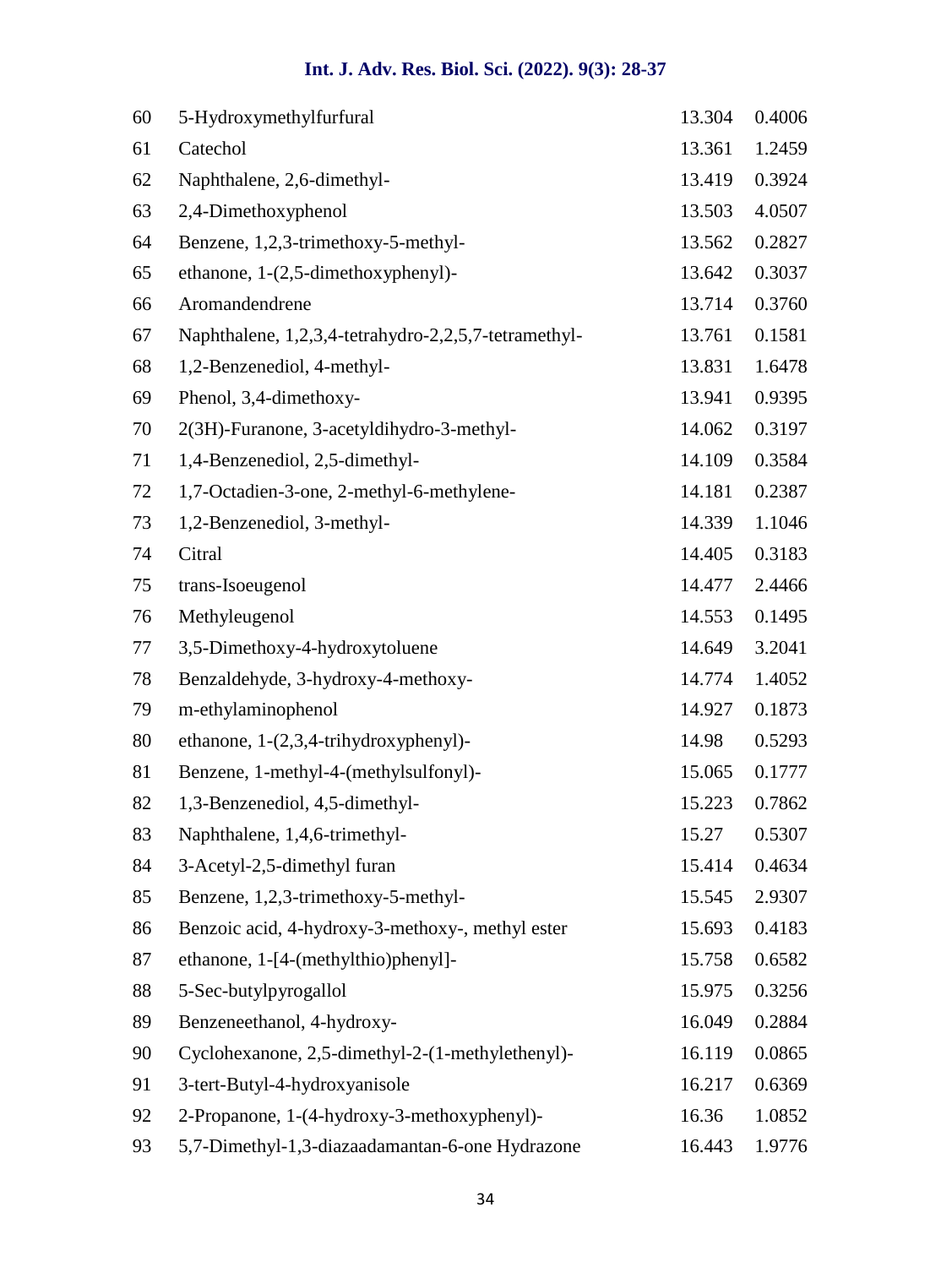| 94  | 1,4-Benzenediol, 2,3,5-trimethyl-                                                        |        | 0.5361 |
|-----|------------------------------------------------------------------------------------------|--------|--------|
| 95  | 1,6-Dimethyl-4-ethylnaphthalene (Norcadalene)                                            | 16.668 | 0.1184 |
| 96  | N', N'''-Bis(6-nitro-4H-pyran-2-ylmethylene)-2,5-<br>pyridinedicarbohydrazide            | 16.716 | 0.2386 |
| 97  | Dithiocarbonic<br>methylene- $S(IV)$ -<br>acid, O-ethyl<br>ester,<br>trifluoromethyl est | 16.813 | 0.0660 |
| 98  | Phenol, 4-(3-hydroxy-1-propenyl)-2-methoxy-                                              | 16.872 | 0.1100 |
| 99  | $(e)-2,6$ -Dimethoxy-4- $(prop-1-en-1-yl)$ phenol                                        | 17.017 | 0.9346 |
| 100 | tyrosol, acetate                                                                         | 17.151 | 0.4435 |
| 101 | 1-Acenaphthylenol, 1,2-dihydro-1-methyl-                                                 | 17.204 | 0.2000 |
| 102 | 1H-Cycloprop[e]azulen-4-ol,decahydro-1,1,4,7-tetramethyl-<br>$\int 1aR$                  | 17.286 | 0.4625 |
| 103 | 1,3-Oxathiolane, 2-(4-chlorophenyl)-2-methyl-                                            | 17.413 | 0.5472 |
| 104 | 5-Methyl-5,8-dihydro-1,4-naphthoquinone                                                  | 17.518 | 0.4139 |
| 105 | Ketone, methyl 2-methyl-1-cyclohexen-1-yl, semicarbazone                                 | 17.592 | 0.2294 |
| 106 | $(e)-2,6$ -Dimethoxy-4- $(prop-1-en-1-yl)$ phenol                                        | 17.681 | 2.2473 |
| 107 | Benzenepropanol, 4-hydroxy-3-methoxy-                                                    | 17.745 | 0.2394 |
| 108 | 1,5,9-Undecatriene, 2,6,10-trimethyl-, $(Z)$ -                                           | 17.808 | 0.8683 |
| 109 | 2,6,10-Dodecatrien-1-ol, 3,7,11-trimethyl-                                               | 17.851 | 0.5235 |
| 110 | beta.-D-Mannofuranoside, farnesyl-                                                       | 17.895 | 0.2757 |
| 111 | Benzaldehyde, 4-hydroxy-3,5-dimethoxy-                                                   | 18.019 | 0.6421 |
| 112 | 3,7,11-trimethyl-14-(1-<br>1,3,6,10-Cyclotetradecatetraene,<br>methylethyl)-,            | 18.076 | 0.3685 |
| 113 | 1,3,6,10-Cyclotetradecatetraene,<br>3,7,11-trimethyl-14-(1-<br>methylethyl)-,            | 18.188 | 0.6376 |
| 114 | tricyclo[4.3.0.0(7,9)]non-3-ene,2,2,5,5,8,8-hexamethyl-,                                 | 18.324 | 0.5180 |
| 115 | Hexadecanoic acid, methyl ester                                                          | 18.44  | 4.1051 |
| 116 | 5,6-Azulenedimethanol, 1, 2, 3, 3a, 8, 8a-hexahydro-2, 2, 8-<br>trimethyl-               |        | 0.3135 |
| 117 | Naphthalene, 2,3-dimethoxy-                                                              | 18.598 | 1.3904 |
| 118 | Methyl 4-hydroxy-3,5-dimethoxybenzoate                                                   |        | 0.4963 |
| 119 | Benzaldehyde, 3,4,5-trimethoxy-                                                          |        | 1.1728 |
| 120 | 1H-Cycloprop[e]azulene,<br>$decaydro-1,1,7-trimethyl-4-$<br>methylene-                   | 18.96  | 0.4079 |
| 121 | Hexadecanenitrile                                                                        |        | 0.5492 |
| 122 | 4-Hydroxy-2-methoxycinnamaldehyde                                                        |        | 0.1379 |
| 123 | Benzenepropanoic acid, 2,5-dimethoxy-                                                    | 19.215 | 1.1188 |
| 124 | 1,3,6,10-Cyclotetradecatetraene,<br>3,7,11-trimethyl-14-(1-<br>methylethyl)-,            | 19.3   | 0.5383 |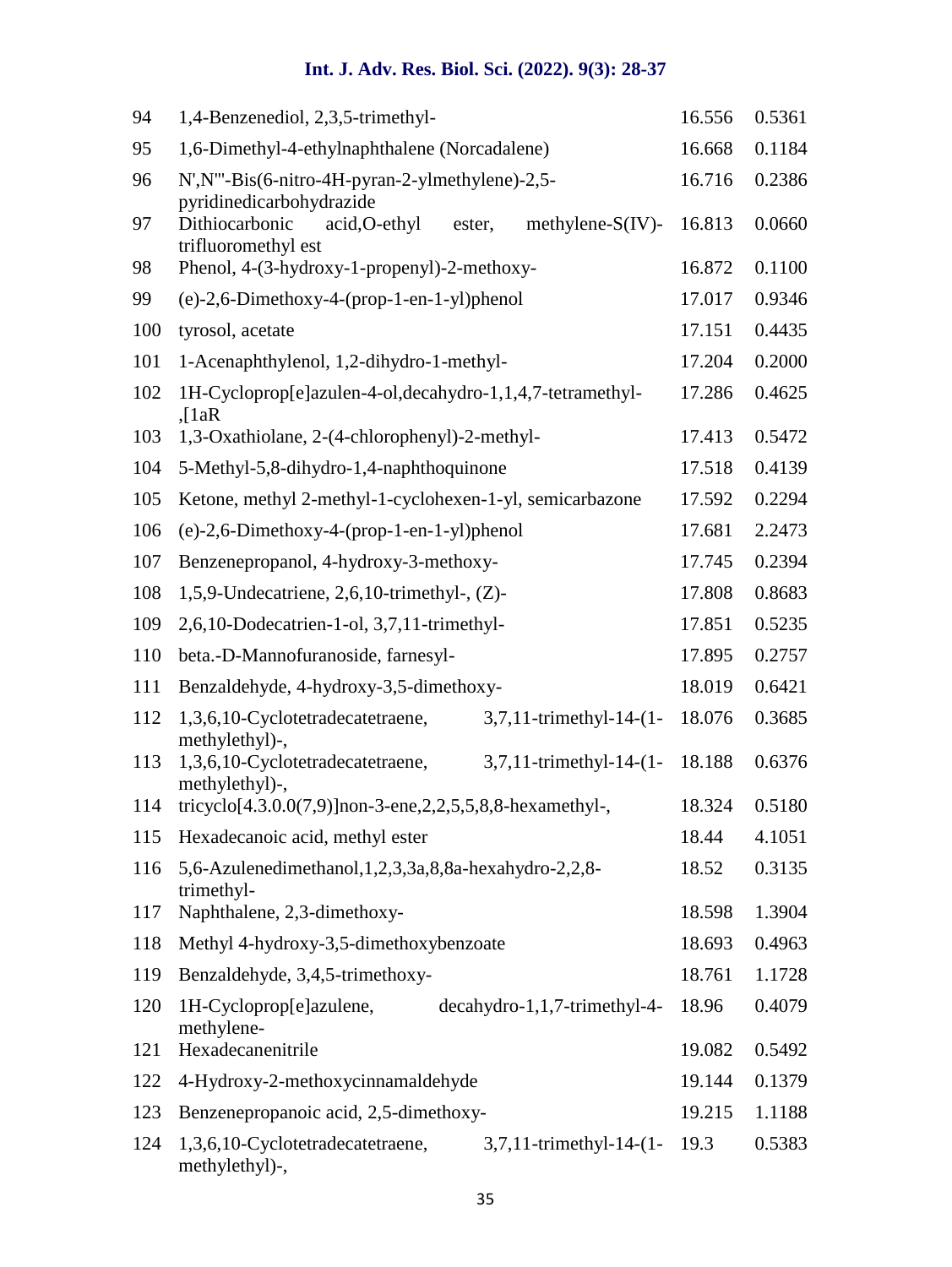|     | 125 Oxirane, 2, 2-dimethyl-3-(3, 7, 12, 16, 20-pentamethyl-<br>3,7,11,15,19-henei | 19.395 0.3530 |        |
|-----|-----------------------------------------------------------------------------------|---------------|--------|
|     | 126 7H-Furo[3,2-g][1]benzopyran-7-one, 4-hydroxy-                                 | 19.492 0.1530 |        |
| 127 | .beta.-Humulene                                                                   | 19.543 0.3816 |        |
|     | 128 3-Amino-7-methyl-1,2,4-benzotriazine 1,4-dioxide                              | 19.597        | 0.0695 |
|     | total                                                                             |               | 89.395 |
|     |                                                                                   |               |        |

### **4. Conclusions**

The results presented in this study are the first given information's on the chemical composition of essential oil from the Ethiopian *Olea europaea* stem. It showed that phenolic compounds are the major fraction for the dry distillation extraction method (35.49%), and the *Olea europaea* stem essential oil can be a good source of methyl ester hexadecanoic acids.

The considerable reported biological activities of *Olea europaea* essential oil make it good candidates to develop natural derived therapeutics. It might be also, an alternative additive for foods and pharmaceuticals preparations. For future works, we will try to study some biological activities in order to find its applications.

### **5. References**

- Bendini, A., Cerretani,L., Carrasco-Pancorbo, A. 2007. Phenolic molecules in virgin olive oils: A survey of their sensory properties, health effects, antioxidant activity and analytical methods. An overview of the last decade. Molecules, vol. 12, no. 8, pp. 1679–1719.
- Birhanu, T. 2012. Chemical investigation on the Essential oil of *Artimesia schimperi*. Addis Ababa University, Ethiopia.
- Caburian, A.B. and Osi, M.O. 2006. Characterization and evaluation of antimicrobial activity of the Essential oil from the leaves of Piper betle L., *International Scientific Research Journal,*  $2(1):2-13.$
- Galen, E. 2014. Traditional herbal medicines worldwide, from reappraisal to assessment in Europe. J. Ethnopharmacol, 158, 498– 502.
- Ghisalberti, E.L. 1998. Biological and pharmacological activity of naturally occurring iridoids and secoiridoids. Phytomedicine, vol. 5, no. 2, pp. 147–163.
- Giday, M.; Teklehaymanot, T.; Animut, A.; Mekonnen, Y. 2007. Medicinal plants of the Shinasha, Agew-awi and Amhara peoples in northwest Ethiopia. J., 110: 516–525.
- Kassaye, K.D.; Amberbir, A.; Getachew, B.; Mussema, Y. 2006. A historical overview of traditional medicine practices and policy in Ethiopia. Ethiop. J. Health Dev., 20:127–134.
- Lang, G. and Buchbauer, G. 2011. A review on recent research results 2008-2010 on Essential oils as antimicrobials and antifungals, *A review of Flavour and Fragrance Journal*, 27 (1):13-39.
- Lograda, T., Ramdani, M., Chaker Adel, N. and Boukhebti, H. 2015. Chemical and antimicrobial properties of Essential oils of *Olea europea* L. Laboratory of Natural Resource Valorisation, SNV Faculty, Setif 1 University, 19000 Setif, Algeria.
- Maffei, M.E.; Gertsch, J.; Appendino, G. 2011. Plant volatiles: Production, function and pharmacology. Nat. Prod.Rep., 28:1359– 1380.
- Marzouk, B., Haloui, E., Fenina, N., Bouftira, I. and Bouraoui, A. 2010. Pharmacological activities and chemical composition of the *Olea europaea* L. leaf Essential oils from Tunisia.